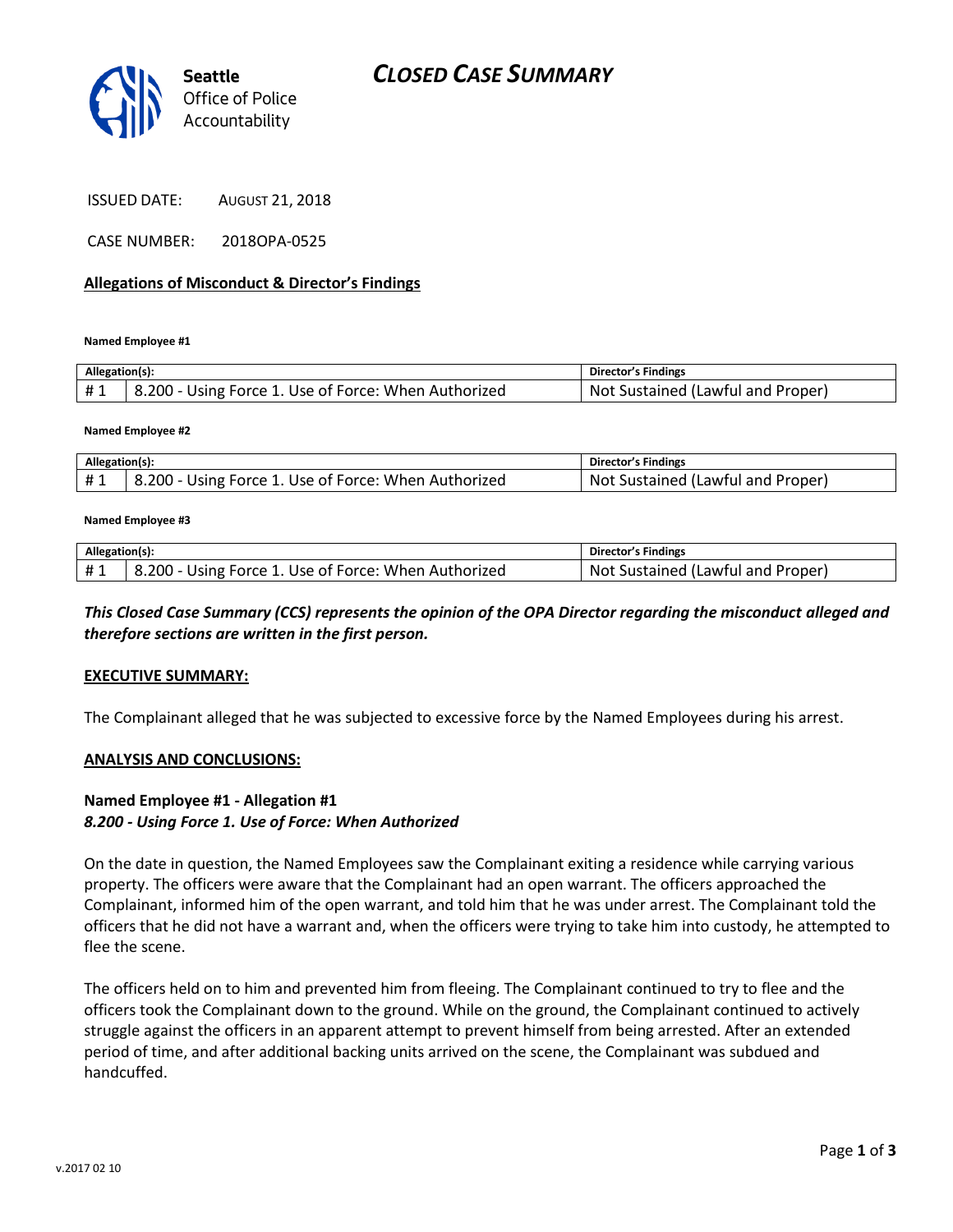

## *CLOSE CASE SUMMARY*

OPA CASE NUMBER: 2018OPA-0525

The Complainant made numerous complaints during the force application. Most notably, the Complainant complained that the officers had injured his knee, to which he had a pre-existing injury. He further alleged that the officers hurt his fingers during the handcuffing.

Based on the Complainant's injuries, which were construed to allege an excessive force claim, this matter was referred to OPA by a Department supervisor. This investigation ensued. OPA classified this matter as an Expedited Investigation with the review and approval of the OPA Auditor.

SPD Policy 8.200(1) requires that force used by officers be reasonable, necessary and proportional. Whether force is reasonable depends "on the totality of the circumstances" known to the officers at the time of the force and must be balanced against "the rights of the subject, in light of the circumstances surrounding the event." (SPD Policy 8.200(1).) The policy lists a number of factors that should be weighed when evaluating reasonableness. (*See id*.) Force is necessary where "no reasonably effective alternative appears to exist, and only then to the degree which is reasonable to effect a lawful purpose." (*Id*.) Lastly, the force used must be proportional to the threat posed to the officer. (*Id*.)

Based on my review of the record, the force used by the Complainant was consistent with policy. First, it was reasonable to control the Complainant's body and to handcuff him. This was particularly the case given that the Complainant was being arrested for an open warrant and was attempting to flee at the time. It was further necessary to effectuate the Named Employees' lawful purpose of securing the Complainant and I believe that there was no reasonable alternative to that force that was apparent to the officers at the time. Lastly, the force used was proportional to the potential threat that the Complainant presented to both the officers and others when he attempted to flee the scene. Notably, only that force needed to handcuff the Complainant was used. The officers never struck or otherwise harmed him. That he alleged that this incident caused him to incur several injuries is certainly unfortunate; however, it was a result of lawful force.

For these reasons, I recommend that this allegation be Not Sustained – Lawful and Proper.

Recommended Finding: **Not Sustained (Lawful and Proper)**

## **Named Employee #2 - Allegation #1** *8.200 - Using Force 1. Use of Force: When Authorized*

For the same reasons as stated above (*see* Named Employee #1, Allegation #1), I recommend that this allegation be Not Sustained – Lawful and Proper.

Recommended Finding: **Not Sustained (Lawful and Proper)**

## **Named Employee #3 - Allegation #1** *8.200 - Using Force 1. Use of Force: When Authorized*

For the same reasons as stated above (*see* Named Employee #1, Allegation #1), I recommend that this allegation be Not Sustained – Lawful and Proper.